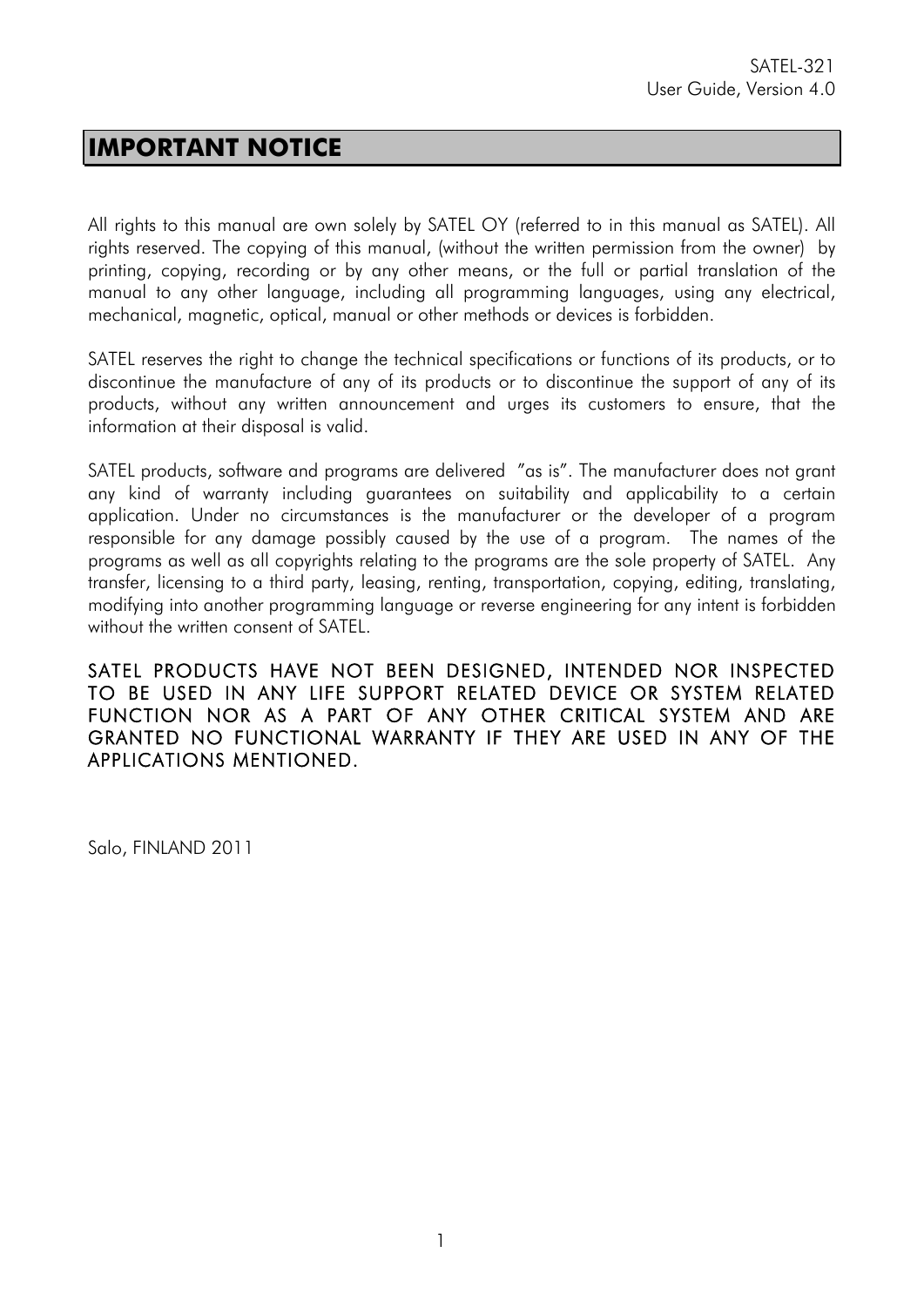### **RESTRICTIONS ON USE**

SATELLINE-2ASc, -2ASxE, -3AS(d), -3AS(d) 869, -EASy, -3AS(d) NMS and -3AS(d) VHF radio modems have been designed to operate on frequency ranges, the exact use of which differs from one region and/or country to another. The user of a radio modem must take care that the said device is not operated without the permission of the local authorities on frequencies other than those specifically reserved and intended for use without a specific permit. For this reason, the notice mark has been attached to the radio modem.



The model SATELLINE-3AS(d) 869 MHz is designed to operate on the licence free frequency band of 869.400 – 869.650 MHz in accordance with recommendation CEPT/ERC/REC 70-03. This recommendation has been drawn up by the European Radiocommunications Committee (ERC) under CEPT. The transmit/receive duty cycle of any single unit is limited to 10% on this band, and a single transmission period must not exceed 36 s. In addition, the maximum allowed radiated output power is 500 m $W_{EPP}$ .

WARNING! Users of SATELLINE radio modem in North America should be aware, that due to the allocation of the frequency band 406.0 – 406.1 MHz for government use only, the use of radio modem on this frequency band without a proper permit is strictly forbidden.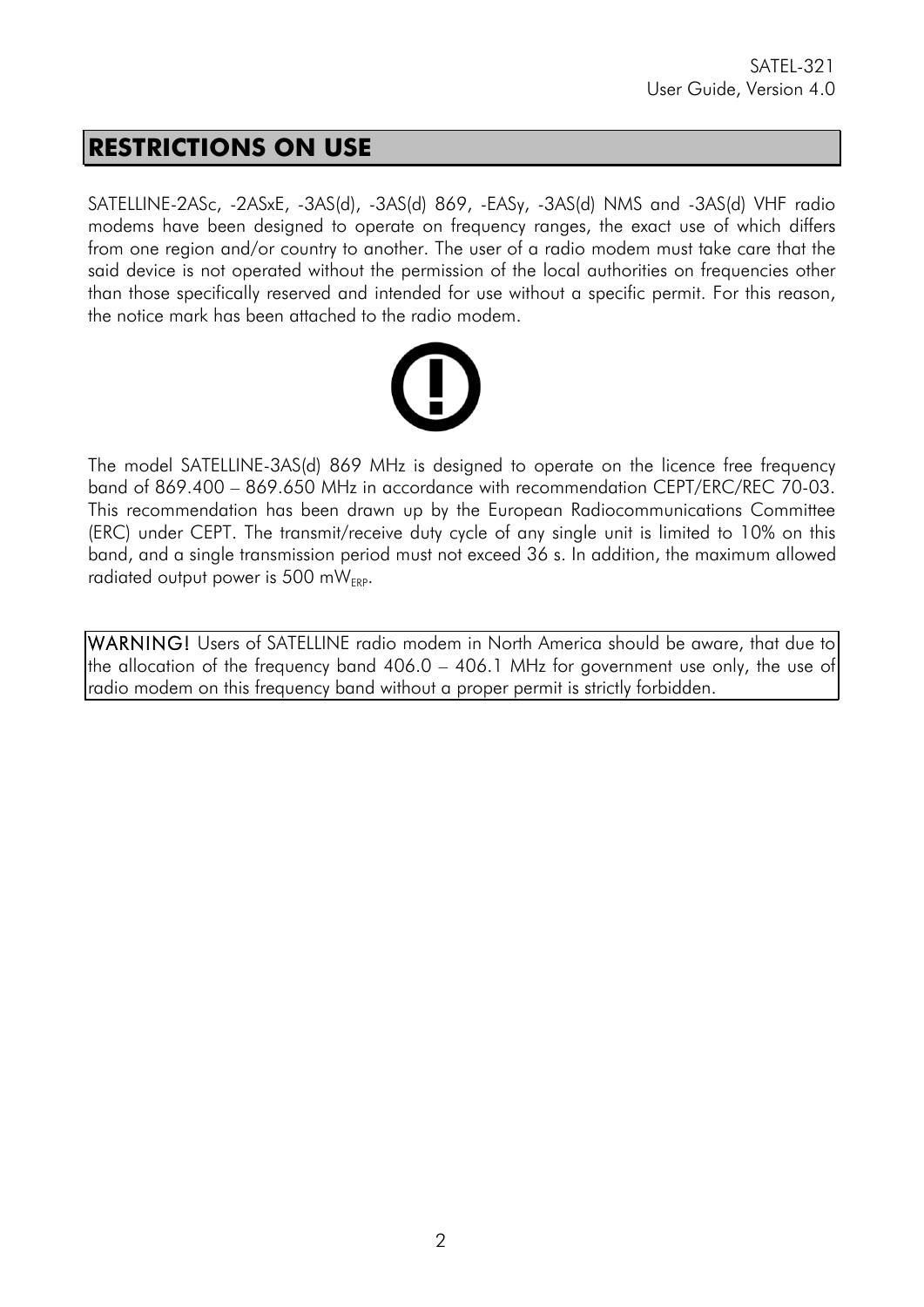### **WARRANTY AND SAFETY INSTRUCTIONS**

Read these safety instructions carefully before using the product:

- o Warranty will be void, if the product is used in any way, which is in contradiction with the instructions given in this manual, or if the actual radio modem housing or the SATEL-321 casing has been opened or tampered with in ways contradictory to the instructions given in this manual or in other official Service Bulletins published by SATEL Oy.
- o The radio modem to be contained in the SATEL-321 casing is only to be operated at frequencies allocated by local authorities, and without exceeding the given maximum allowed output power ratings. SATEL and its distributors are not responsible, if any products manufactured by it are used in unlawful ways.
- o The devices mentioned in this manual are to be used only according to the instructions described in this manual. Faultless and safe operation of the devices can be guaranteed only if the transport, storage, operation and handling of the devices are appropriate. This also applies to the maintenance of the products.
- o To prevent damage to the SATEL-321 battery pack and casing or the radio modem in question any terminal devices connected to the radio modem must always be switched OFF before connecting or disconnecting the serial connection cable or antenna. It should be ascertained that the different devices used have the same ground potential. Before connecting any power cables the output voltage of the power supply should be checked.
- o WARNING: The SATEL-321 battery pack must be discarded according to local environmental laws and regulations. The battery pack may contain harmful, dangerous or lethal substances, and may cause injury or loss of life if handled recklessly. Never dispose of the battery pack in fire due to a risk of explosion.
- o WARNING: The SATEL-321 casing contains parts made of aluminium, which may conduct electricity even though the surface is oxidized. Therefore the unit should under no circumstances be placed on top of any electronic or electrical parts or parts which may be powered by electricity.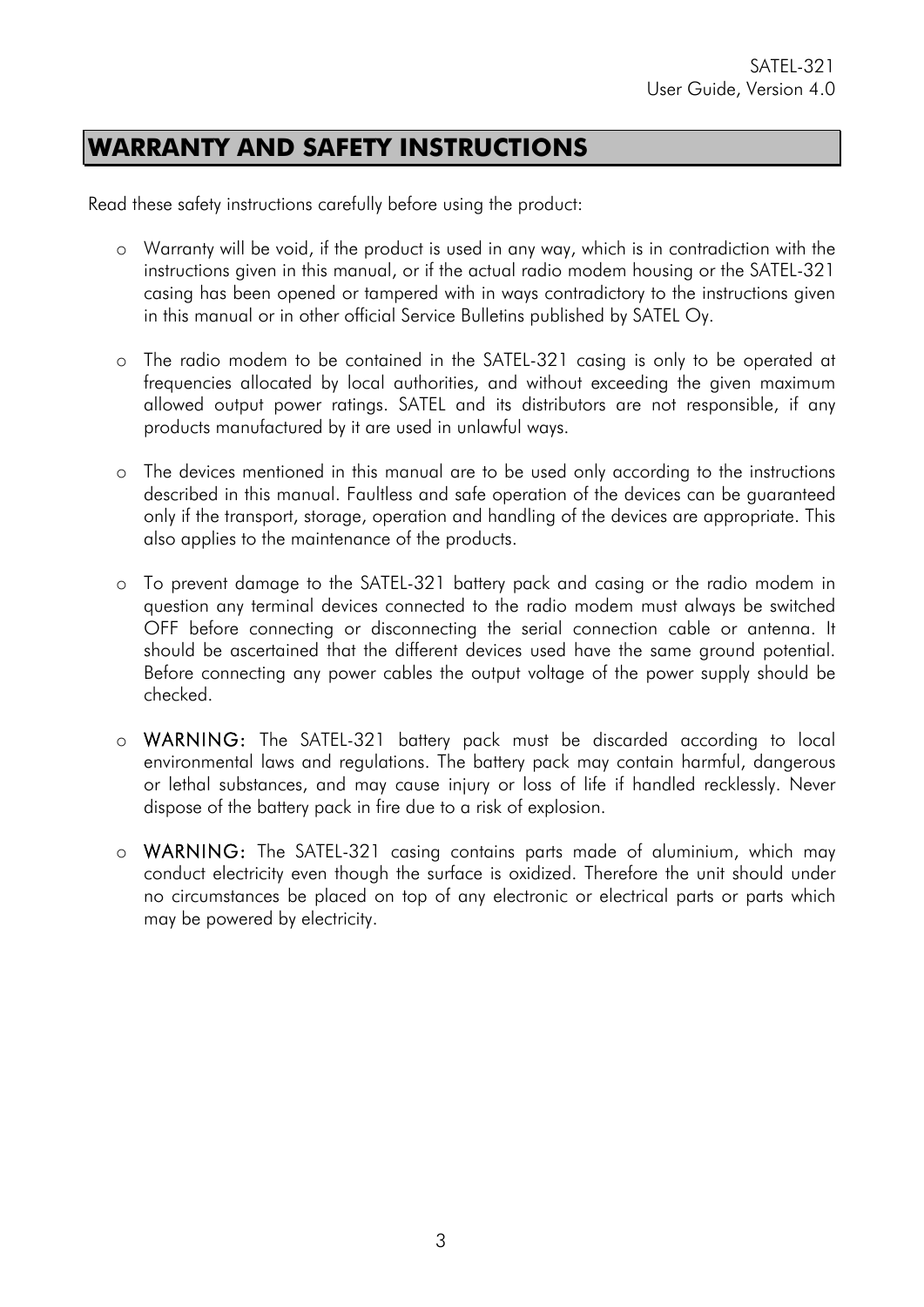# **TABLE OF CONTENTS**

| <b>IMPORTANT NOTICE</b>                                      |  |
|--------------------------------------------------------------|--|
|                                                              |  |
|                                                              |  |
|                                                              |  |
|                                                              |  |
| 2                                                            |  |
| 3                                                            |  |
| 3.1                                                          |  |
| 3.2                                                          |  |
| 3.3                                                          |  |
| 3.4                                                          |  |
| 4                                                            |  |
| 4.1                                                          |  |
| Installing a radio modem into the SATEL-321 casing 11<br>4.2 |  |
| Removing a radio modem from the SATEL-321 casing 12<br>4.3   |  |
| 5.                                                           |  |
| 5.1                                                          |  |
| 5.2                                                          |  |
| 5.3                                                          |  |
| 5.4                                                          |  |
| 6                                                            |  |
| 7                                                            |  |
| ACCESSORIES ………………………………………………………………………………… 17<br>8          |  |
| 8.1                                                          |  |
| 9                                                            |  |
| 10                                                           |  |
| 10.1                                                         |  |
| 10.2                                                         |  |
|                                                              |  |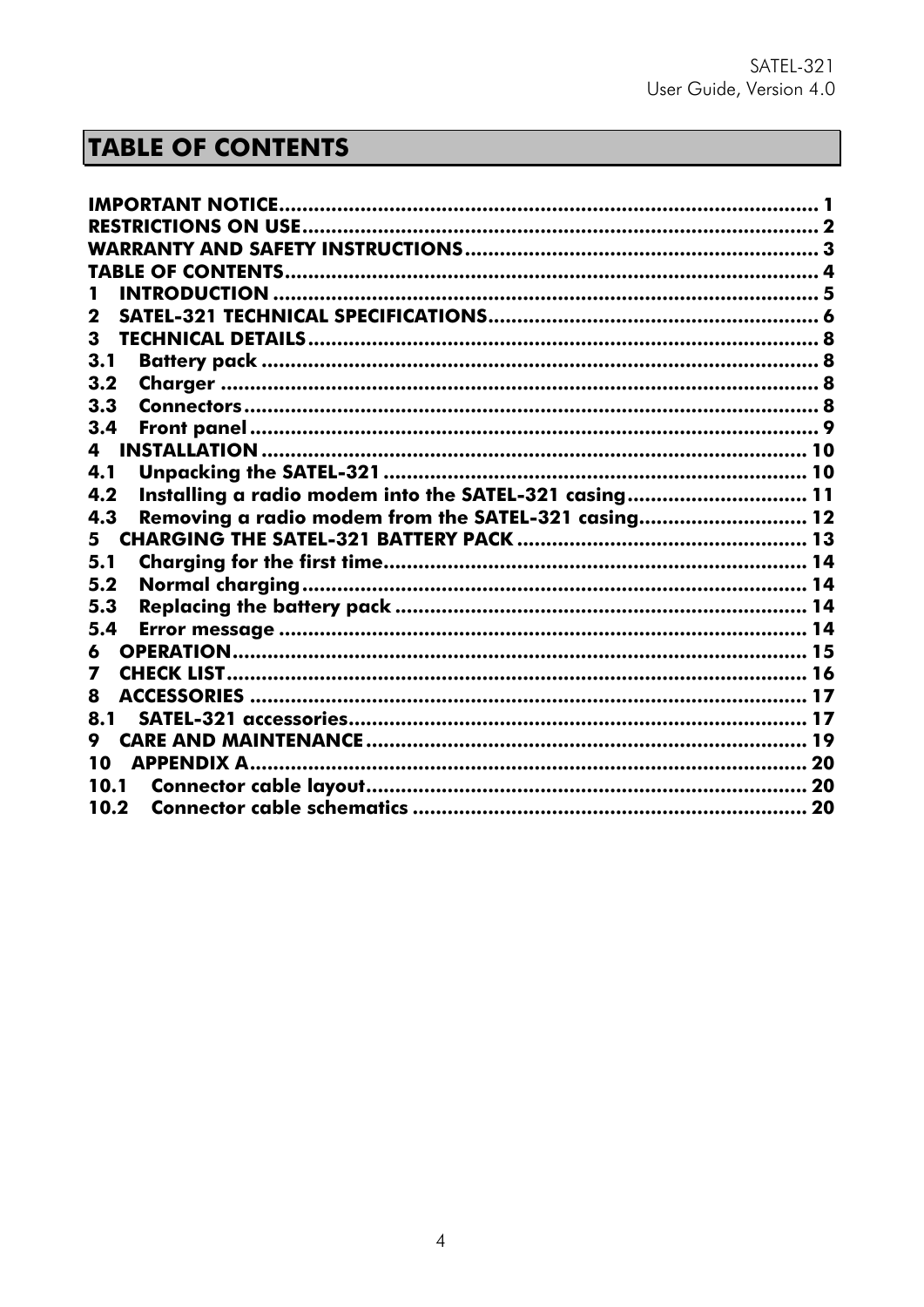# **1 INTRODUCTION**

SATEL Oy is a Finnish electronics and telecommunications company specialising in the design and manufacture of wireless data communication products. SATEL designs, manufactures and sells radio modems and accessories intended for use in applications ranging from data transfer to alarm relay systems. End users of SATEL products include both public organisations and private individuals.

SATEL is the leading European manufacturer of radio modems. SATEL radio modems have been certified in most European countries and also in many non-European countries.

To expand the usefulness of SATEL radio modems a new kind of splash-proof battery pack casing designated as the SATEL-321 was designed. The use of SATEL-321 together with a radio modem constitutes a truly portable solution.

The SATEL-321 casing can house the following SATEL radio modem SATELLINE-2ASc, -2ASxE, - 3AS(d), -3AS(d) 869, -EASy, -3AS(d) NMS and -3AS(d) VHF. The transparent window on the front side of the SATEL-321 casing allows the LCD-display of SATELLINE-3ASd and SATELLINE-3ASd 869 to be read as usual. The pushbutton switches of the radio modem can also be operated by using the thin weatherproof tactile switches. Please note that some of the functionalities are not supported when using the battery package SATEL-321 together with SATELLINE-3AS VHF or -3AS NMS modems. More information by contacting SATEL Oy or local SATEL distributor.

SATELLINE radio modem has indicators (LEDs), which indicate the status of the radio modem and these may also be observed through the transparent window located on the front panel of the SATEL-321 casing. The SATEL-321 front panel has LED-indicators, which display the Power On, Charging and Battery Low states.

The top cover of the SATEL-321 has a splash proof feed through for the radio modem antenna connector and the bottom cover contains two special connectors protected by weatherproof rubber plugs. The connectors provide the connection to a charger / power supply and to a RS-232/485 connection.

Please read and follow these instructions carefully when using the SATEL-321 with any SATEL radio modem models.

NOTE: The SATEL-321 is intended only to be use with radio modems manufactured by SATEL.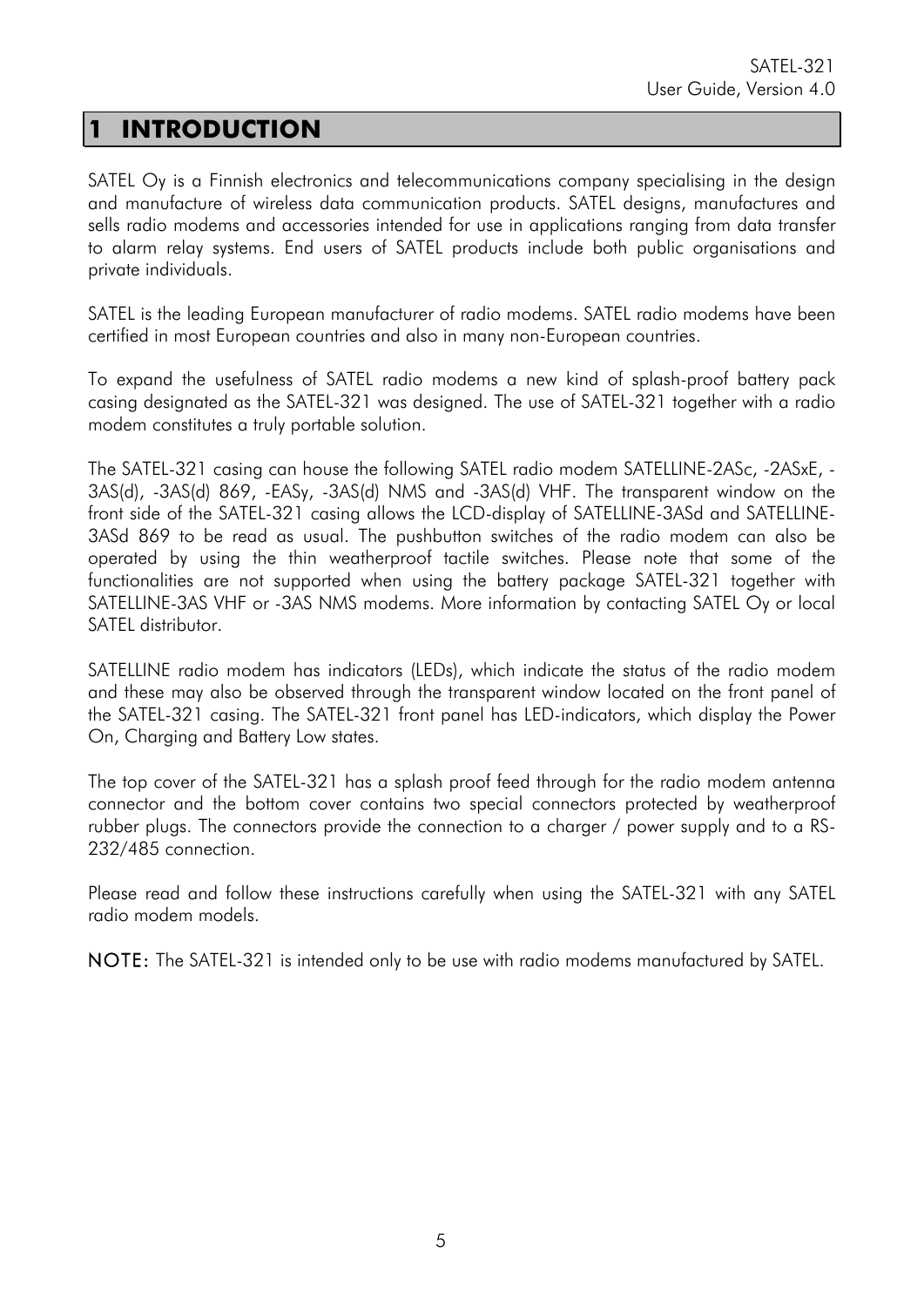### **2 SATEL-321 Technical specifications**

SATEL-321 is a portable battery pack to be used with SATELLINE-2ASc, 2ASxE, -3AS(d), -3AS(d) 869, -EASy, -3AS(d) NMS and -3AS(d) VHF type of radio modem. The radio modem fit inside the SATEL-321. The compact battery pack is splash proof (IP54), thus an additional weatherproof box is no longer needed. The total weight of the SATEL-321 package, including the battery, charger and a radio modem is only about 1 kg. For easy carrying, the casing is equipped with a removable shoulder strap. The carrying and/or mounting of SATEL-321 can also be customised to suit different needs.

Boot charging of the battery pack to full capacity requires about 3 hours and charging to 90% level only about 1.5 hour. The operation of a radio modem is possible also during charging. The operating time of the radio modem is typically between 8 - 10 hours, which facilitates prolonged operation in field applications.

The SATEL-321 casing has LED-indicators for Power ON (green), Charging (yellow) and Battery Low (red) conditions. The LED-indicators are located on the front panel (see Figure 1). Low battery charge level is also indicated by an audio signal. The front side of the SATEL-321 is equipped with tactile keys, which can be used to configure a SATELLINE-3ASd or -3ASd 869 radio modem without removing it from the SATEL-321 casing (see Figure 1).

NOTE: SATEL-321 has been splash proof tested according to IP54 and should not be immersed in water or subjected to unreasonably harsh conditions. Splash-proofing is dependent on the condition of the rubber plugs protecting the connectors located at the bottom of the casing and on the condition of the antenna feed through manufactured from rubber.

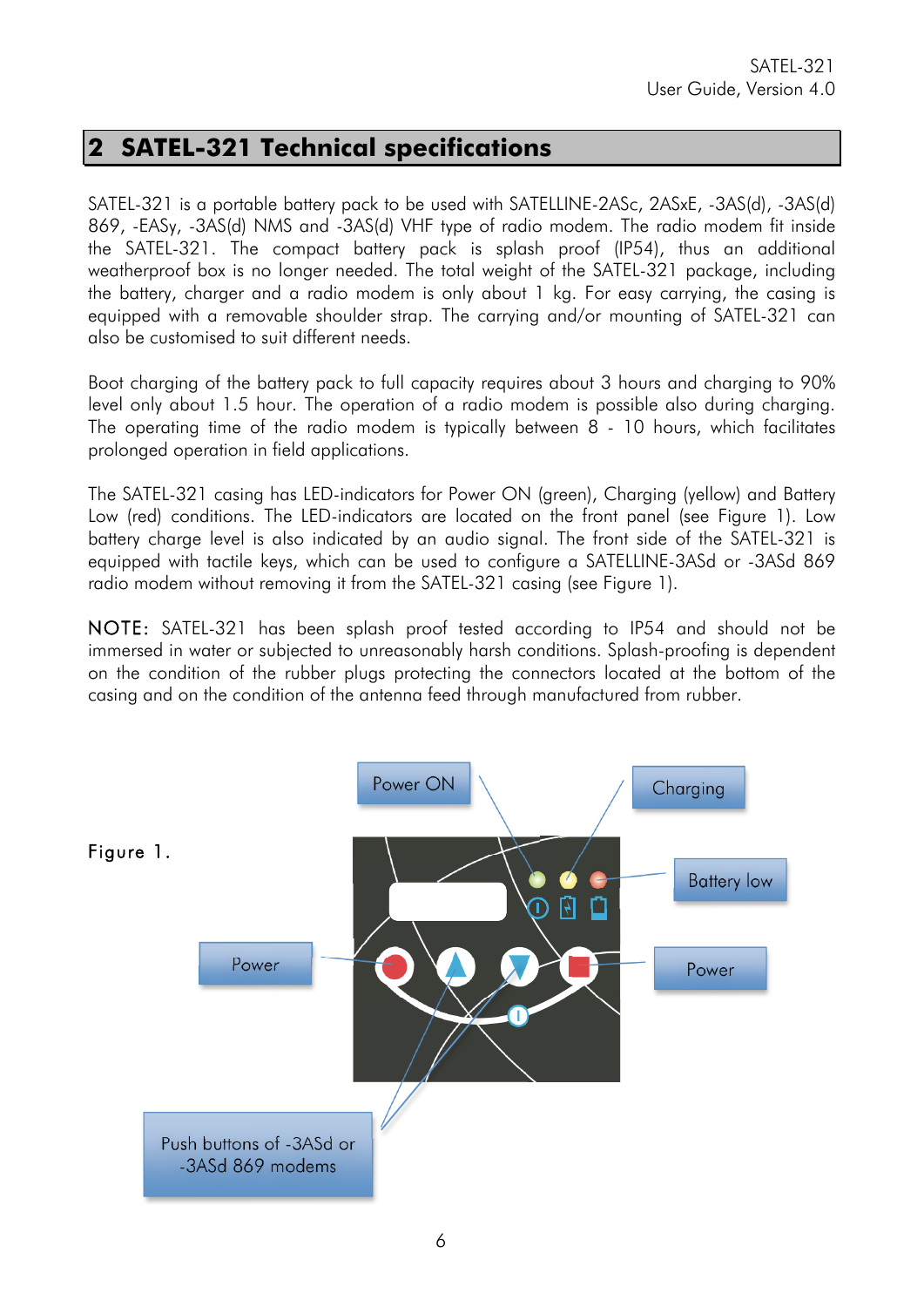#### SATEL-321 TECHNICAL SPECIFICATIONS

| SATLE-SZT TECHNYCAL SELCIHICATIONS<br><b>BATTERY</b>  |                                                                           |
|-------------------------------------------------------|---------------------------------------------------------------------------|
| Capacity                                              | 4.0 Ah                                                                    |
| Type                                                  | <b>NiMH</b>                                                               |
| Nominal voltage                                       | 8.4 V                                                                     |
| <b>CHARGING</b>                                       |                                                                           |
| Process                                               | microprocessor controlled                                                 |
| Voltage                                               | $+11$ $+30$ Vdc                                                           |
| Time to full capacity<br>Time to 90 % capacity        | 3 <sub>h</sub><br>1.5h                                                    |
|                                                       |                                                                           |
| <b>CONNECTOR</b>                                      |                                                                           |
| Charger<br>RS-232/-485                                | 3-pin round push-pull locking<br>(Type: HR30-6R-3P)                       |
|                                                       | 12-pin round push-pull locking                                            |
|                                                       | (Type: HR30-7R-12PC)                                                      |
| PHYSICAL DIMENSIONS                                   |                                                                           |
| Size $(H \times W \times D)$                          | 162 x 80 x 59 mm                                                          |
| Weight incl. radio modem                              | $1$ kg                                                                    |
| Operating temperature range                           | $-25$ °C  +55 °C                                                          |
| Charging temperature range<br><b>Protection Class</b> | $+5^{\circ}$ C $+40^{\circ}$ C<br><b>IP 54</b>                            |
|                                                       |                                                                           |
| <b>PUSHBUTTONS</b>                                    |                                                                           |
| 4 tactile type push buttons                           | Corresponding actions as in the installed radio<br>modem when applicable. |
|                                                       | The two pushbuttons located at the extreme left                           |
|                                                       | and right are used to switch the SATEL-321                                |
|                                                       | battery pack (radio modem) either ON or OFF                               |
|                                                       | by pressing first one of the buttons down                                 |
| <b>LED INDICATORS</b>                                 | and pressing then the other shortly.                                      |
| Power On                                              | Green                                                                     |
| Charging                                              | Yellow                                                                    |
| Low Battery                                           | <b>Flashing Red</b>                                                       |

Values are subject to change without notice.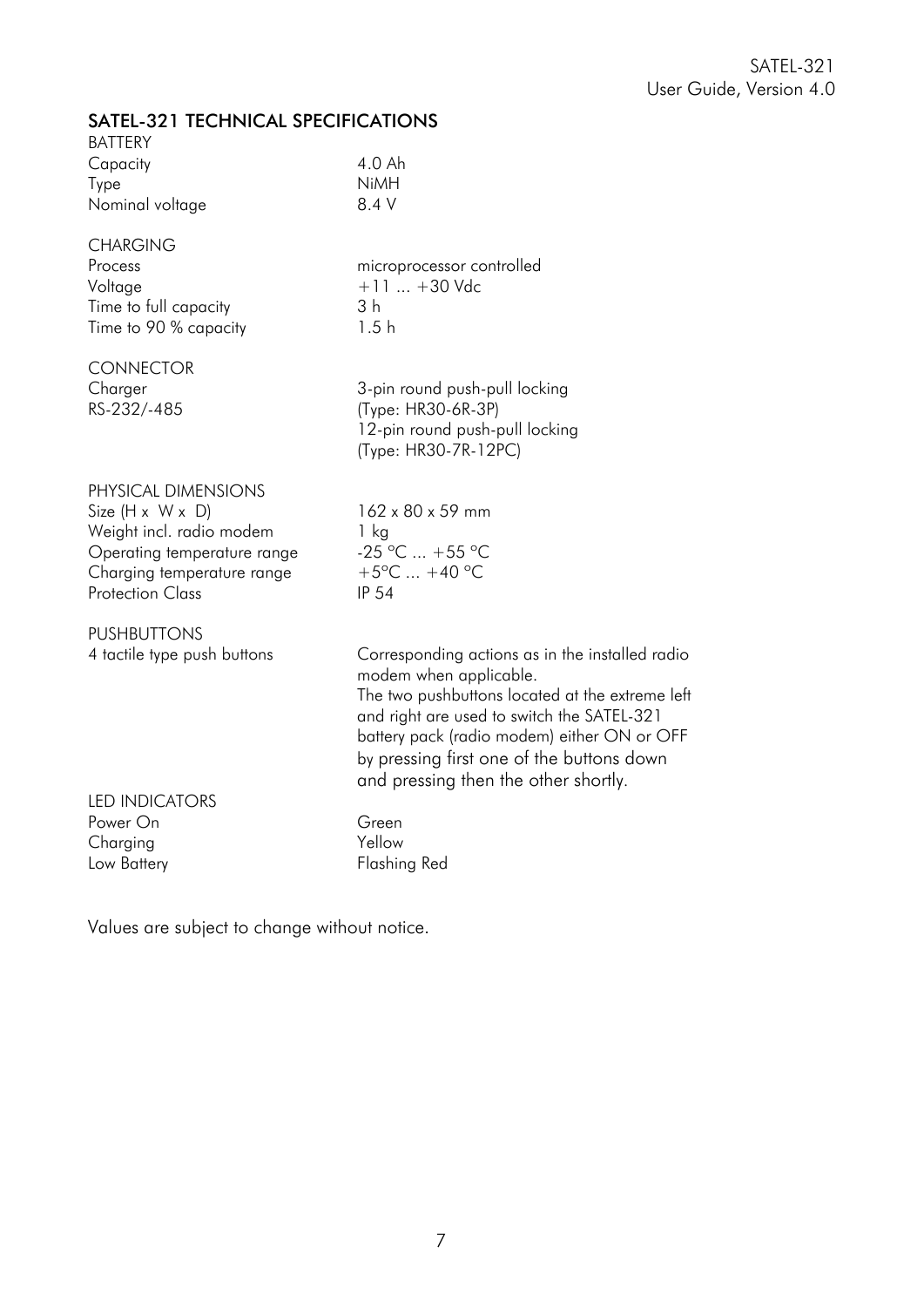### **3 TECHNICAL DETAILS**

#### **3.1 Battery pack**

The battery pack of SATEL-321 contains NiMH rechargeable batteries. It consists of seven battery cells (Type TH4000 Sanyo) giving a nominal voltage of 8.4 V. The capacity of the battery pack is 4000 mAh or 33.6 Wh.

#### **3.2 Charger**

SATEL-321 contains an internal charger. The charging process is controlled by a microprocessor, which controls the charging rate, charging voltage and current and will also prevent over-charging.

#### **3.3 Connectors**

The SATEL-321 contains two connectors and also one weatherproof rubber feed through for the radio modem antenna connector. The connectors are located on the bottom cover of the casing. The pin layout and connector types of the casing are described in Figure 2.

NOTE: The rubber plugs provided for protecting the connectors must be inserted in the appropriate connector holes in order for the unit to be weatherproof.



Figure 2. SATEL-321 connectors and pin layout.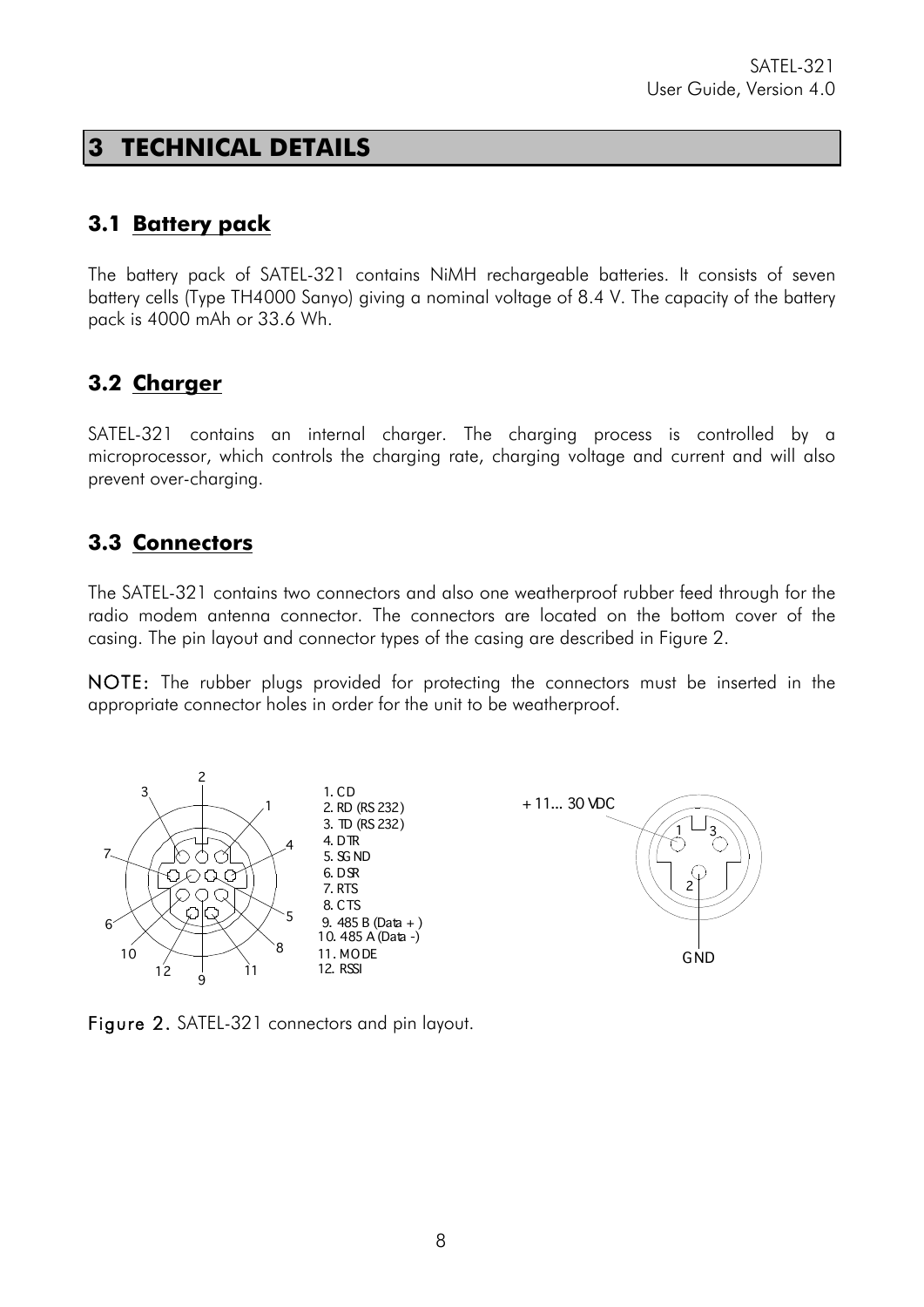#### **3.4 Front panel**

The front panel of SATEL-321 contains the transparent windows and the tactile pushbuttons that enable the use of different SATEL radio modem (SATELLINE-2ASc, 2ASxE, -3AS(d), -3AS(d) 869, -EASy, -3AS(d) NMS and -3AS(d) VHF). SATELLINE-3ASd or -3ASd 869 may be programmed on the field without removing it from the SATEL-321 casing by using the LCD-display visible through the transparent window. Models SATELLINE-2ASc, 2ASxE, -3AS, -3AS 869 and -EASy may be programmed without removing from the SATEL-231 casing by setting the radio modem in programming mode by using the MODE-pin, which is internally connected from the radio modem D-connector to the SATEL-321 data connector at the bottom of the casing (see the left picture of the Figure 2). Models SATELLINE-3AS(d) NMS and -3AS(d) VHF can be set to programming mode with an SL-command "SL%P=1". More detailed information can be found in the User Guide of the radio modem in question. LED-indicators on the front panel display the battery pack charging status, power ON status and the low battery condition. The front panel is shown in Figure 3.



Figure 3. SATEL-321 front panel with transparent window, pushbuttons and LED-indicators.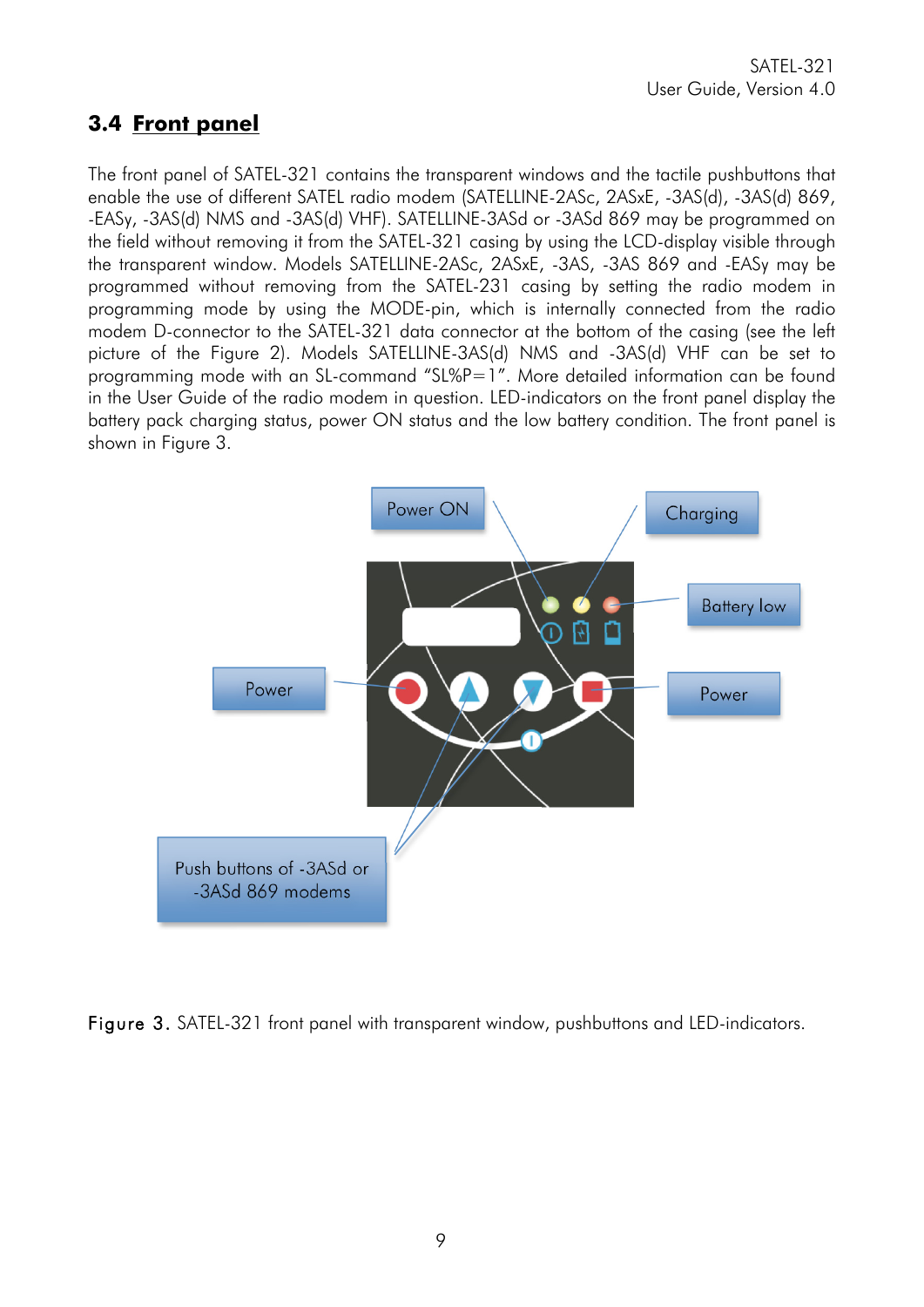### **4 INSTALLATION**

### **4.1 Unpacking the SATEL-321**

Following SATEL-321 product packages are offered by SATEL:

#### P-321-X1, including

- o SATEL-321 casing with shoulder stripe
- o Data cable for RS-232 interface, length 1 m
- o Charging cable and AC adapter
- o Mains cable, length 2 m, with European plug-in
- o MINIFLEX antenna (Helix antenna for 400 435 or 435 470 MHz frequency range)
- o SATEL-321 User Guide

#### P-321-X2, including

- o SATEL-321 casing with shoulder stripe
- o Data cable for RS-485 interface, length 1 m
- o Charging cable and AC adapter
- o Mains cable, length 2 m, with European plug-in
- o MINIFLEX antenna (Helix antenna for 400 435 or 435 470 MHz frequency range)
- o SATEL-321 User Guide

#### P-321-X3, including

- o SATEL-321 casing with shoulder stripe
- o Data cable for RS-232 interface, length 1 m
- o Charging cable and AC adapter
- o MINIFLEX antenna (Helix antenna for 400 435 or 435 470 MHz frequency range)
- o SATEL-321 User Guide

#### P-321-X4, including

- o SATEL-321 casing with shoulder stripe
- o Data cable for RS-485 interface, length 1 m
- o Charging cable and AC adapter
- o MINIFLEX antenna (Helix antenna for 400 435 or 435 470 MHz frequency range)
- o SATEL-321 User Guide

Please check that all listed items are included in the shipment and that they have not been damaged during transport. Report any errors to your local dealer or SATEL directly immediately.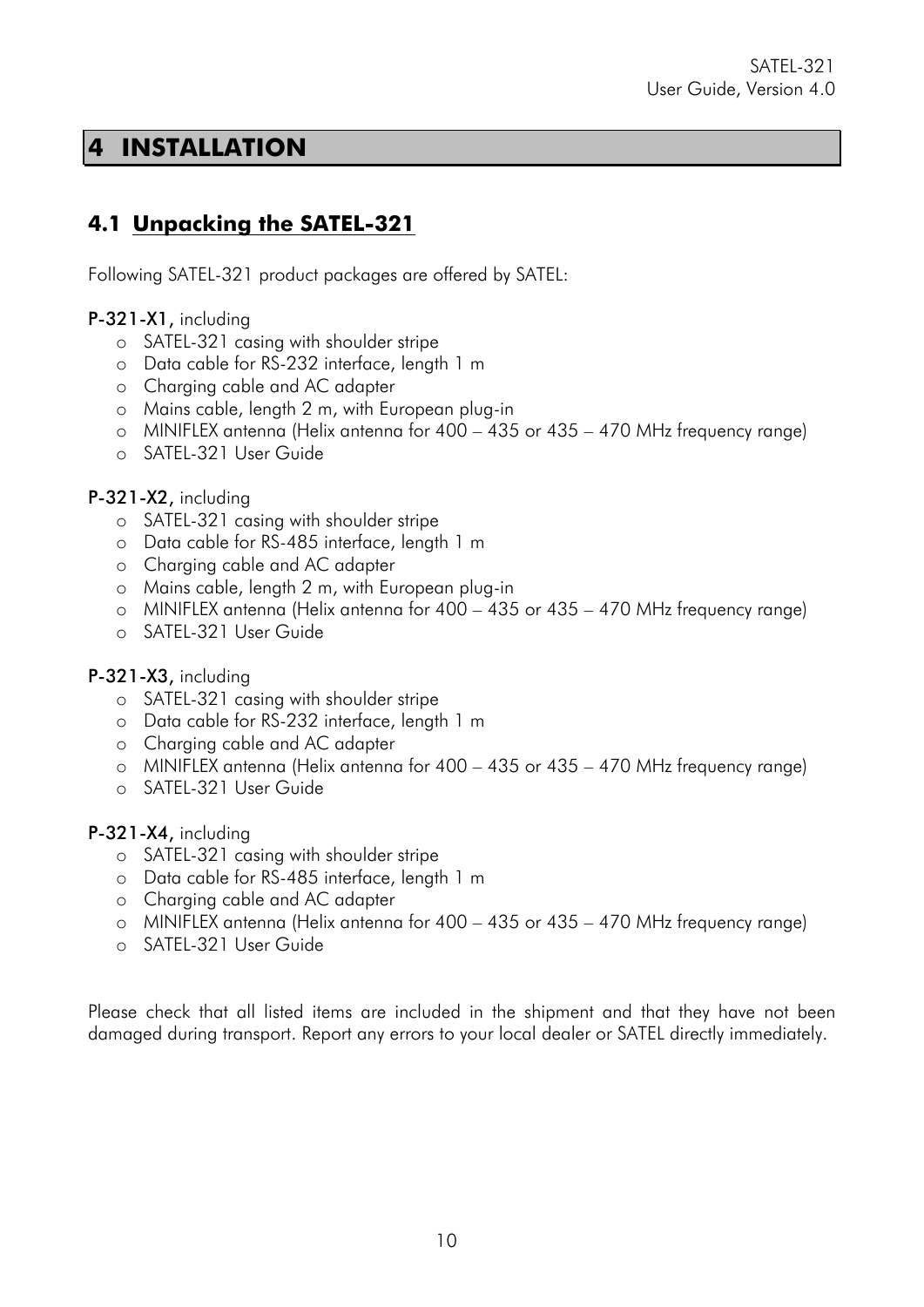#### **4.2 Installing a radio modem into the SATEL-321 casing**

Before installing a SATELLINE-3AS(d) or 3AS(d) 869 modem into the SATEL-321 casing, the battery pack function must be selected as follows:

- o Switch the radio modem into the Programming Mode.
- o Select main menu selection "5" (Serial Port 2).
- o Enter selection "1" (Port Status).
- o Select "3" (BATT / LCD) for SATELLINE-3ASd or 3ASd 869 modems. Select "4" (BATT / NO LCD) for SATELLINE-3AS or 3AS 869 modems.
- o Save the setting.
- o Switch the radio modem back into Data Transfer Mode.

Please notice that both serial ports must be RS-232, NOT RS-485/422 and the SW-version of the SATELLINE-3AS(d) modem must be V2.16 or later.

The installation procedure is very straightforward. Please follow the steps below and see Figure 4.

NOTE: Switch the radio modem power OFF and DISCONNECT any cables and antennas connected to the radio modem before proceeding with the installation.

Unscrew the two (2) 3x16 A4-screws on the top cover of the SATEL-321 casing (see Figure 4a).

Carefully slide the radio modem into the casing making sure that the front side of the radio modem is pointing in the same direction as the front panel of the SATEL-321 casing and let the radio modem slide softly in until it reaches the bottom position (see Figure 4b, arrow B).

Push the radio modem gently in to make the connection between the D-connectors located on the inside of the SATEL-321 casing and on the bottom cover of the radio modem (see Figure 4b, arrow A).

NOTE: Do not use excessive force.

Carefully slide the rubber feed through of the antenna connector located on the top cover of the SATEL-321 over the radio modem antenna connector.

NOTE: Please use caution and place the weatherproof antenna feed through gently to prevent damaging the rubber material.

Screw back the two (2) 3x16 A4-screws to attach the top cover to the SATEL-321 casing. The maximum allowable torque is 0.8 Nm (see Figure 4c). Connect the antenna.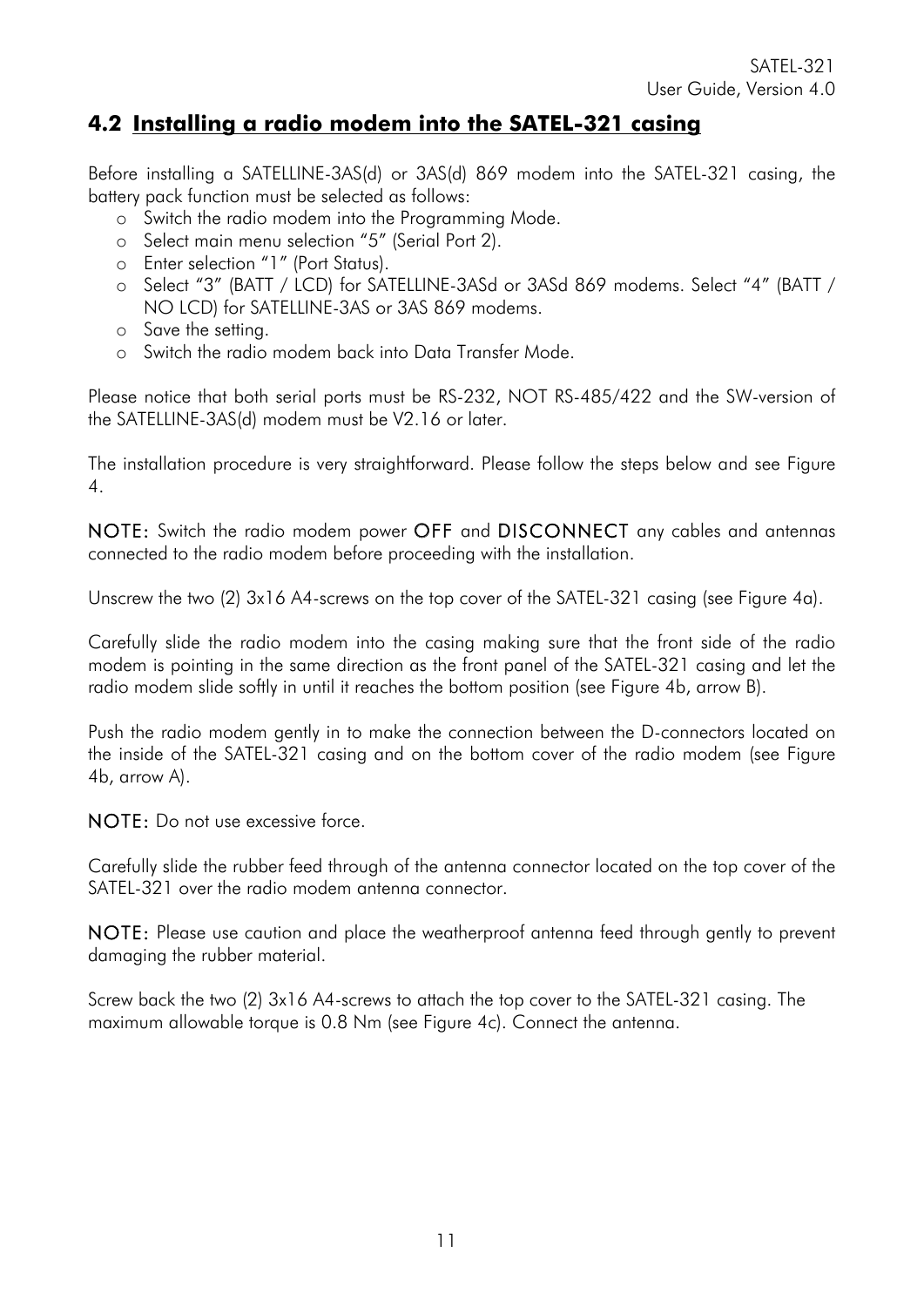

#### **4.3 Removing a radio modem from the SATEL-321 casing**

The removal of the radio modem is done in exactly the opposite way as the installation. The radio modem should be SWITCHED OFF and all cables and antennas attached to the radio modem and/or SATEL-321 casing must be removed before dismounting the radio modem.

NOTE: Please use caution and remove the weatherproof antenna feed through gently to prevent the rubber material from being damaged.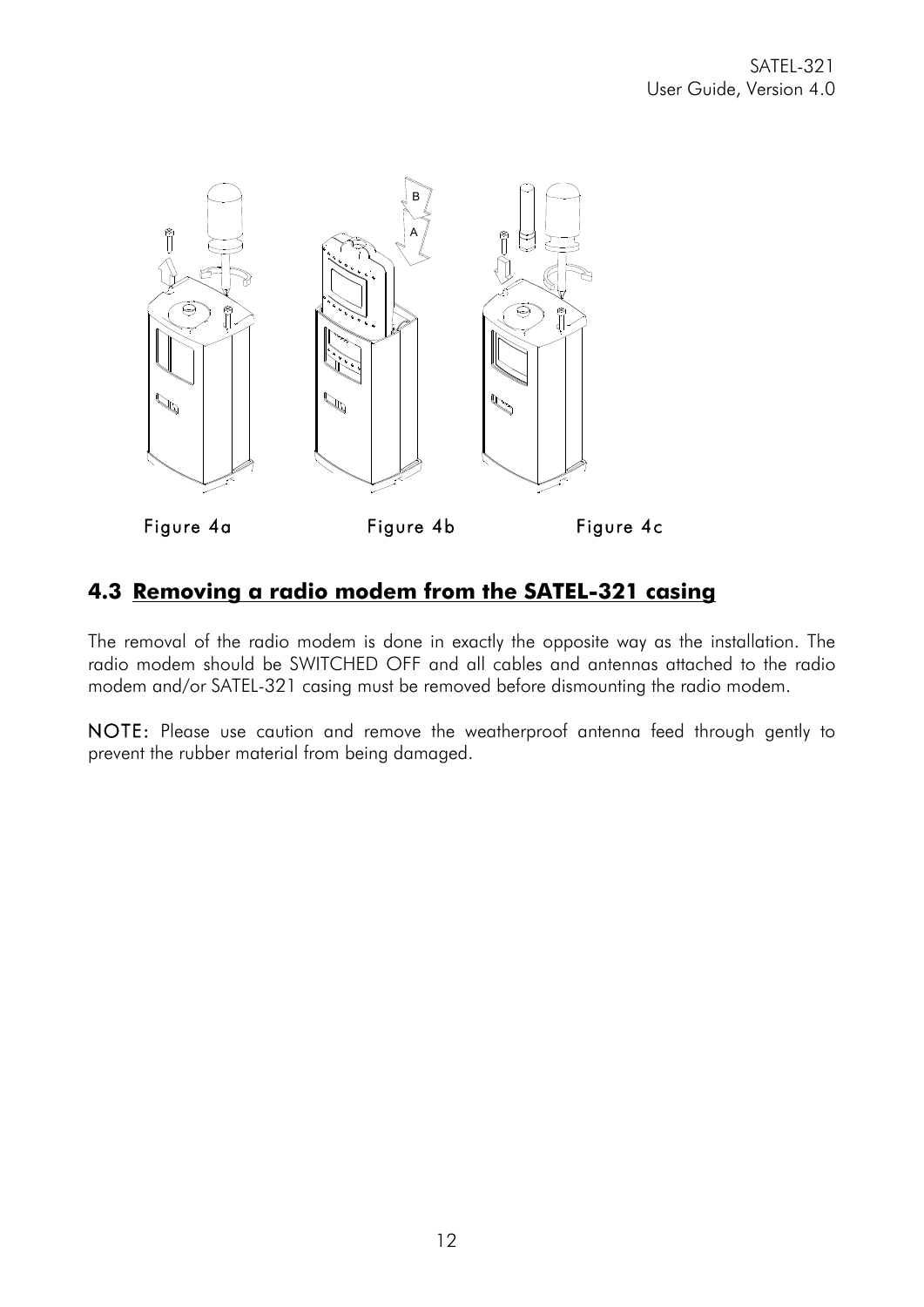### **5 Charging the SATEL-321 battery pack**

The battery pack is charged simply by plugging the other end of the connector cable, included with the SATEL-321, into the bottom left-side connector of the SATEL-321 casing and the other end to a suitably rated power supply. A suitable power supply is available from any local SATEL dealer or from SATEL directly (see chapter 7 Accessories for ordering information).

Alternatively, the battery pack can be charged by using the supplied connector to which a suitably rated cable and power supply or adapter have been connected.

Please note the charging temperature is  $+5$  °C  $\ldots$  +40 °C, while the operating temperature is  $-25$  °C  $... +55$  °C

NOTE: In case of customer made power supply arrangements, the customer is responsible for the correctness of the installation and the suitability of the components used. Connector pin layout is described in Figure 2 and more detailed instructions are listed in Appendix A.

WARNING! In case of customer made power supply arrangements, SATEL strongly recommends the inclusion of a certified in-line fuse holder connected securely to the connector cable and located close to the connector to SATEL-321. Fuse rating should be checked from the Chapter 9.1 Connector cable layout.

WARNING! Under no circumstances is the manufacturer or the local dealer responsible for any damage possible caused by the use of customer made power supply arrangements other than those specifically recommended and/or approved by SATEL. Customers are strongly urged to verify the certification of all applied components or products and solutions and follow local laws and regulations.

The charging process is automatically monitored by the internal microprocessor of the charger circuit. The front panel LED-indicators show the level of the battery pack charge (see table below).

| <b>FRONT PANEL LED-INDICATORS</b> |        |                                                                                              |  |  |
|-----------------------------------|--------|----------------------------------------------------------------------------------------------|--|--|
| Name                              | Colour | <b>Description</b>                                                                           |  |  |
| Power On                          | Green  | Radio modem power switched ON when the LED is ON                                             |  |  |
| Charging                          | Yellow | <b>Continuously ON</b>                                                                       |  |  |
|                                   |        | Charging<br>$\mathbf{L}$                                                                     |  |  |
|                                   |        | Flashing at 50/50 % ON/OFF -ratio<br>90 % capacity achieved<br>2.                            |  |  |
|                                   |        | Flashing at 25/75 % ON/OFF -ratio                                                            |  |  |
|                                   |        | 100 % capacity achieved and the radio modem uses<br>3.<br>external electricity supply $*)^1$ |  |  |
|                                   |        | The conditions (for example temperature) are not suitable<br>4.<br>for charging              |  |  |
| <b>Battery Low</b>                | Red    | Battery capacity low ( $\sim$ 20 % of total capacity) when flashing $^*$ ) <sup>2</sup>      |  |  |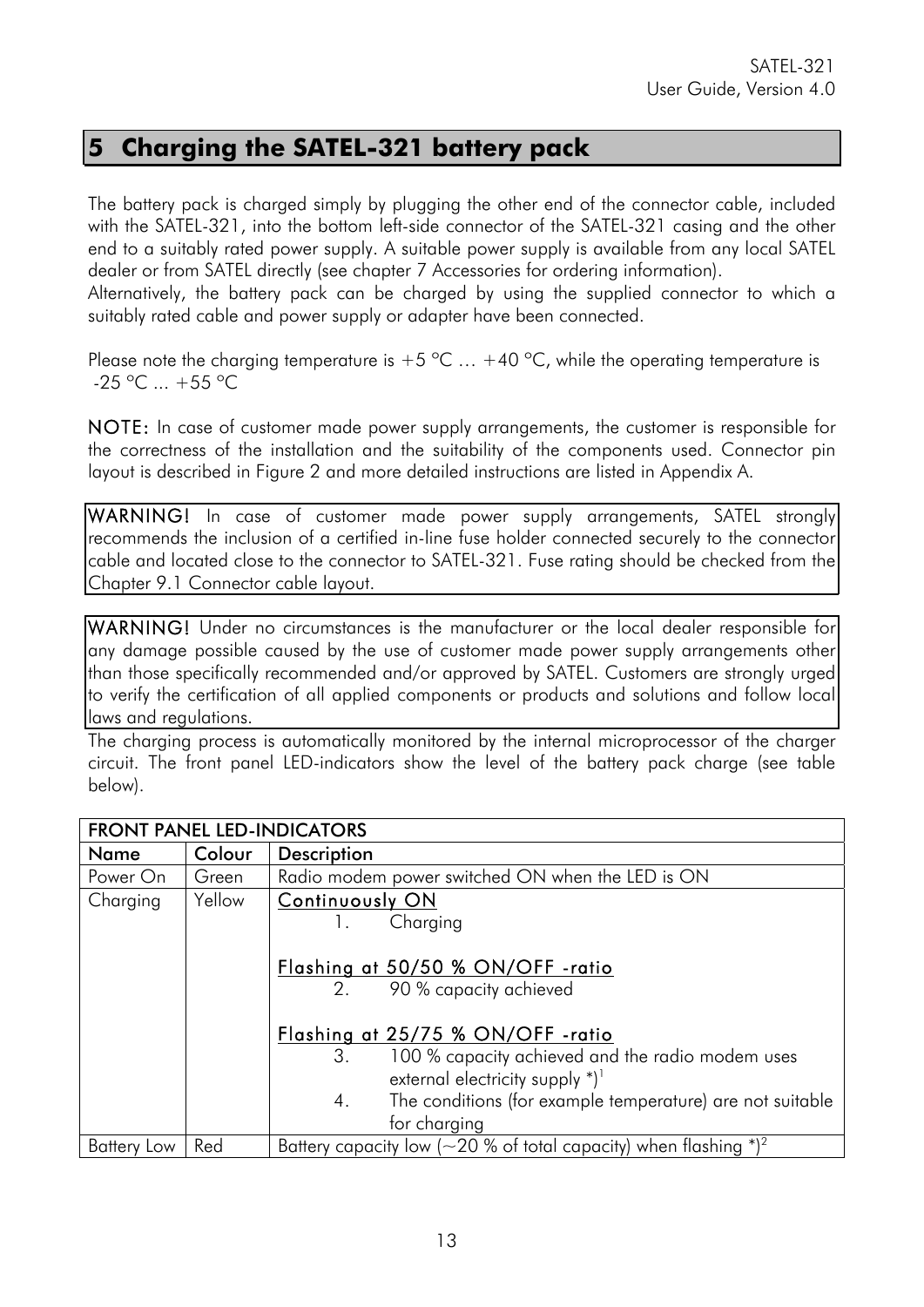$^*$ )<sup>1</sup> If the radio modem is set OFF, the yellow led shuts off when 100 % capacity is achieved.  $\mathbb{P}^2$  An audible warning signal is also generated when the battery pack capacity has reached a detrimentally low level. Remaining operating time is then approximately 60 - 120 minutes.

### **5.1 Charging for the first time**

Since the battery pack of the SATEL-321 contains NiMH-type batteries, no special charging schemes are required even when charging the battery pack for the first time. Charging time to 90 % capacity is approximately 1.5 hours and to full capacity approximately 3 hours.

### **5.2 Normal charging**

Charging may be done any time and for any length of time. The internal microprocessor controlled charging circuit will optimise the charging voltage and current for each case and will also prevent overcharging.

NOTE: The radio modem may be used during charging.

NOTE: Do not charge the SATEL-321 when vehicle is ON.

### **5.3 Replacing the battery pack**

The battery packs used in SATEL-321 have a long operational life span if used with care. The number of charging-discharging cycles is typically 700. In case the battery pack is damaged for some reason or the performance of the battery pack changes substantially, an authorised SATEL dealer should replace it.

WARNING: The SATEL-321 battery pack must be discarded according to local environmental laws and regulations. The battery pack may contain harmful, dangerous or lethal substances, and may cause injury or loss of life if handled recklessly. Never dispose of the battery pack in fire due to risk of explosion.

#### **5.4 Error message**

In case error message appears during the charging, all leds are blinking and audio warning signal is generated, please disconnect the battery package from the power supply and try again. If this doesn't help, please contact your local SATEL distributor in order to get support.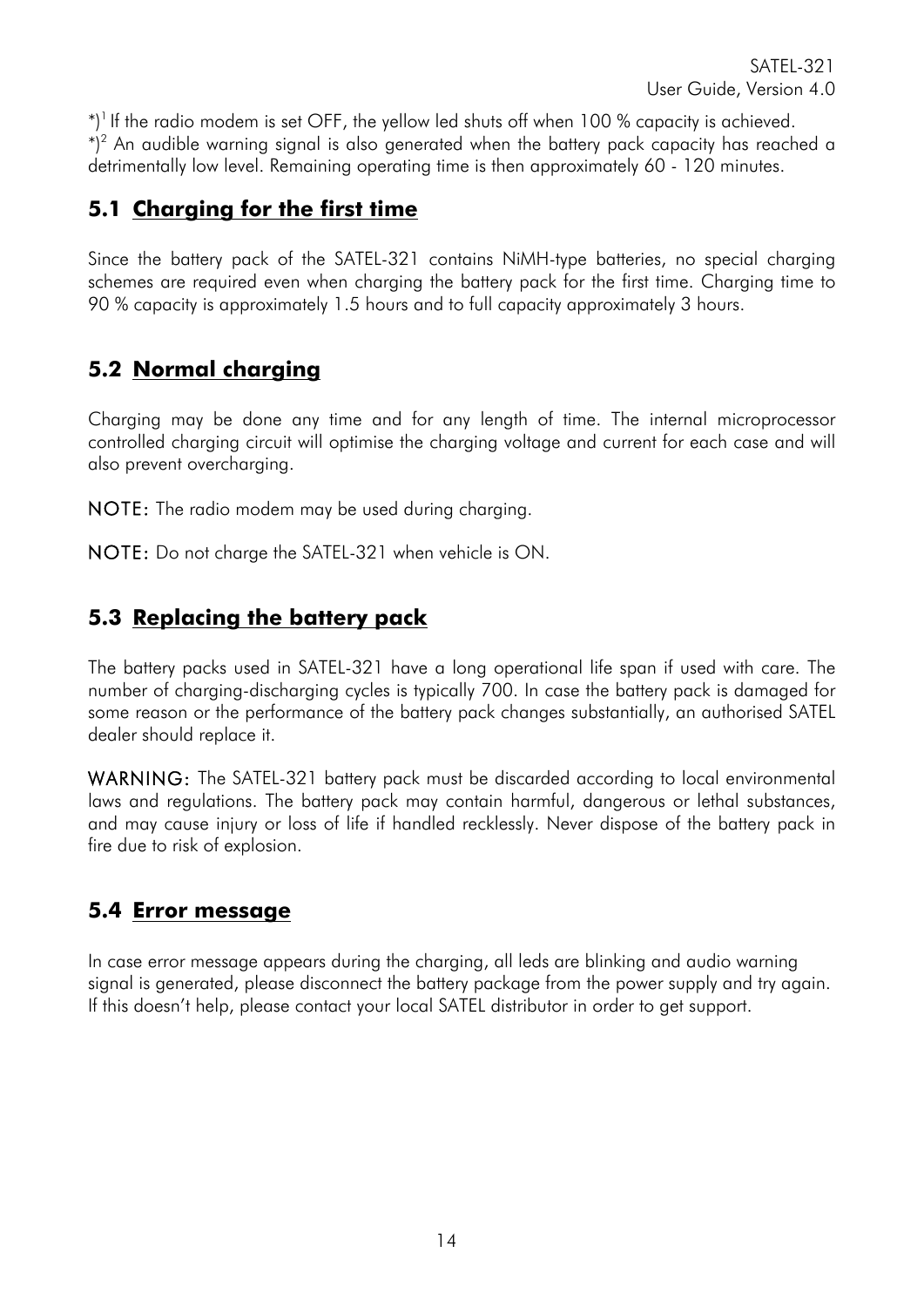# **6 OPERATION**

The SATEL-321 front panel contains pushbutton symbols. The front panel is a thin film which forms tactile feed through areas indicated by the four (4) pushbutton symbols (see Figure 5).The use of the pushbuttons corresponds to the use of the radio modem pushbuttons. For more information, please see the corresponding radio modem User Guide.

NOTE: The leftmost and the rightmost buttons may be used to switch the radio modem power ON or OFF by pressing first one of the buttons down and by then pressing the other button momentarily.

WARNING! If the connectors at the bottom cover of the SATEL-321 are not in use the rubber plugs must be inserted into the adjoining connector holes before taking the unit into use, otherwise the unit will NOT be weatherproof.



Figure 5. The pushbuttons of the SATEL-321 front panel.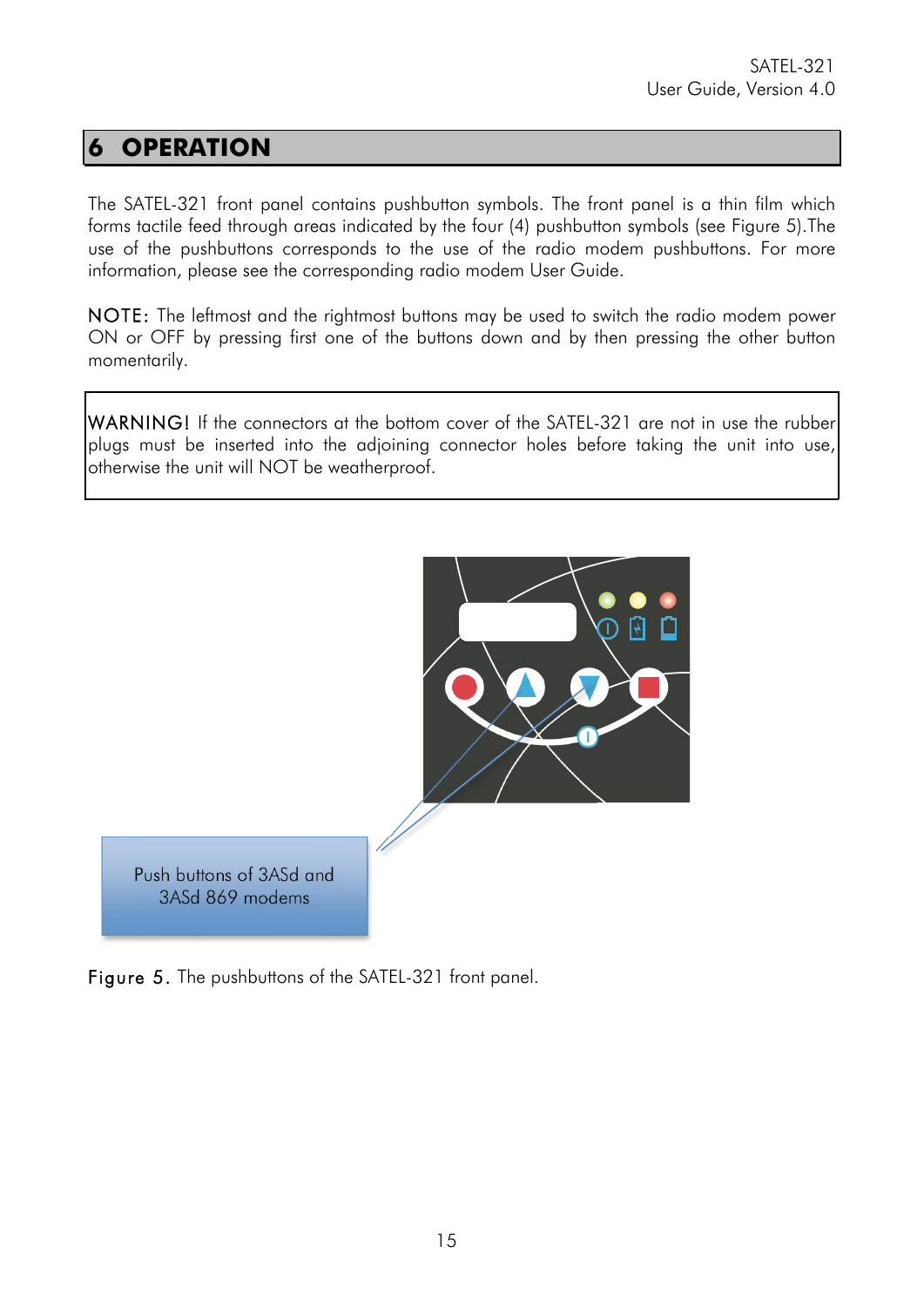### **7 CHECK LIST**

The following points must be taken into account when installing a radio modem into the SATEL-321 casing:

- o All operating voltages of all the equipment concerned must always be switched OFF before removing any antennas or connector cables or when preparing to open the SATEL-321 casing.
- o When installing a radio modem into SATEL-321 remove ONLY the TOP COVER of the SATEL-321 casing. Removal of the bottom cover will void warranty and may cause damage to the internal connections.
- o Before switching the radio modem ON the antenna should be re-connected to the antenna connector of the radio modem.
- o Check the cables, the rubber plugs and the antenna feed through regularly for excessive wear caused by mobile use and/or environmental stress. Replace if necessary.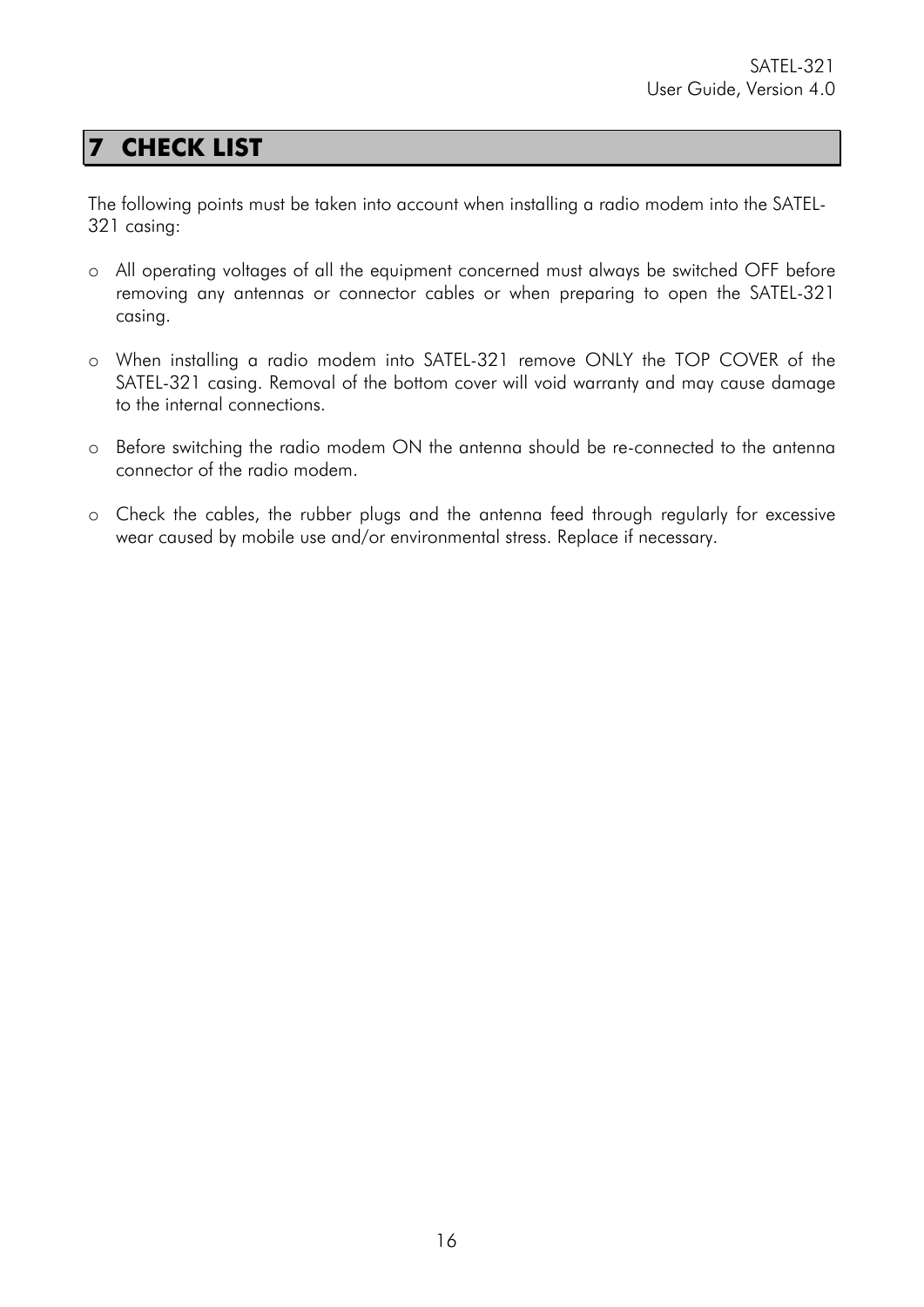# **8 ACCESSORIES**

### **8.1 SATEL-321 accessories**

The following spare parts and accessories are available by ordering from any local SATEL dealer or directly from SATEL.

| <b>Part number</b> | <b>Description</b>     | <b>Note</b>                              |  |
|--------------------|------------------------|------------------------------------------|--|
| $C-C-321$          | Charging Cable         | Length 1.5 meter, with HR30-6P-3S        |  |
|                    |                        | connector / power supply wires           |  |
| A-AC-321           | AC Adapter TR70A15     | With HR30-6P-3S connector, with charging |  |
|                    |                        | cable                                    |  |
| $C-M$              | Mains Cable            | Length 2 meter, with European plug-in    |  |
|                    |                        |                                          |  |
| $C-RS-321-232-F$   | RS-232 Interface Cable | Length 1 meter, with HR30-7P-12SC / D9   |  |
|                    |                        | connectors                               |  |
| C-RS-321-485-F     | RS-485 Interface Cable | Length 1 meter, with HR30-7P-12SC / D9   |  |
|                    |                        | connectors                               |  |
| C-RS-321-OEW       | Interface Cable        | Length 1 meter, with HR30-7P-12SC        |  |
|                    |                        | connector / open ended wires             |  |

Colour coding and description of the wires of open-ended interface cable:

| Pin number     | Colour        | <b>Description</b>   |
|----------------|---------------|----------------------|
|                | black         | CD                   |
| $\overline{2}$ | white         | RD (RS-232)          |
| 3              | brown         | TD (RS-232)          |
| 4              | red           | <b>DTR</b>           |
| 5              | white / black | SGND                 |
| 6              | blue          | <b>DSR</b>           |
| 7              | black / red   | <b>RTS</b>           |
| 8              | pink          | <b>CTS</b>           |
| 9              | green         | $RS-485 B (Data + )$ |
| 10             | lilac         | RS-485 A (Data -)    |
| 11             | grey          | <b>MODE</b>          |
| 12             | yellow        | <b>RSSI</b>          |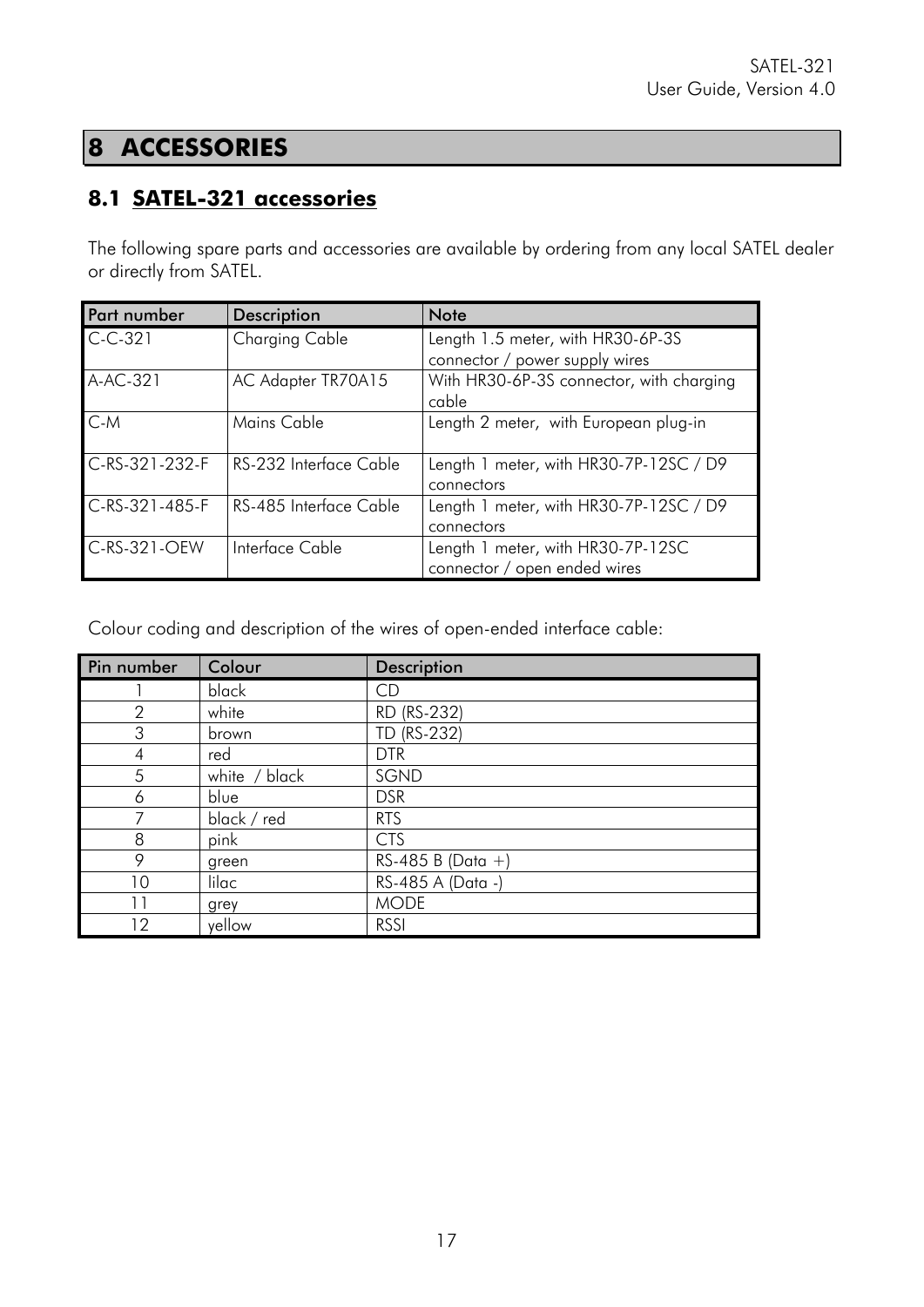

Description of the RS-232 interface cable (C-RS-321-232-F) connections:

Description of the RS-485 interface cable (C-RS-321-485-F) connections:

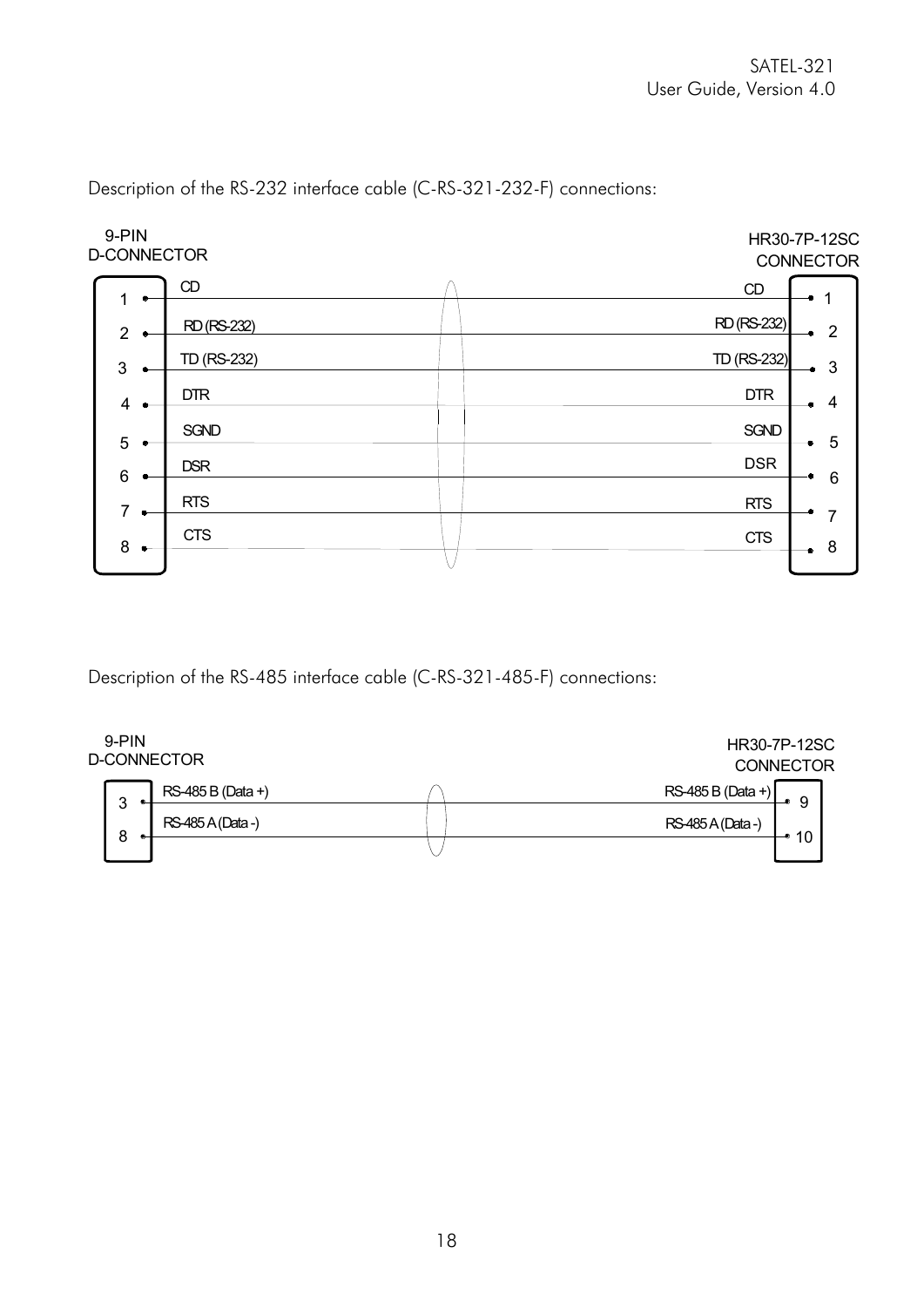### **9 CARE AND MAINTENANCE**

The SATEL-321 casing should be cleaned on a regular basis or when dirt or other foreign material is observed on the casing. Cleaning is performed as follows:

- o Use a cloth dampened slightly with normal tap water and wipes the outer surfaces clean.
- o Do not use alcohol or other cleaning detergents, as these may remove the markings or damage the plastic parts.
- o In environments containing seawater spray, e.g. harbours etc., salt crystals may form on the surface of the SATEL-321 after condensed water has dried. The salt may be removed by using a cloth dampened slightly with normal tap water.